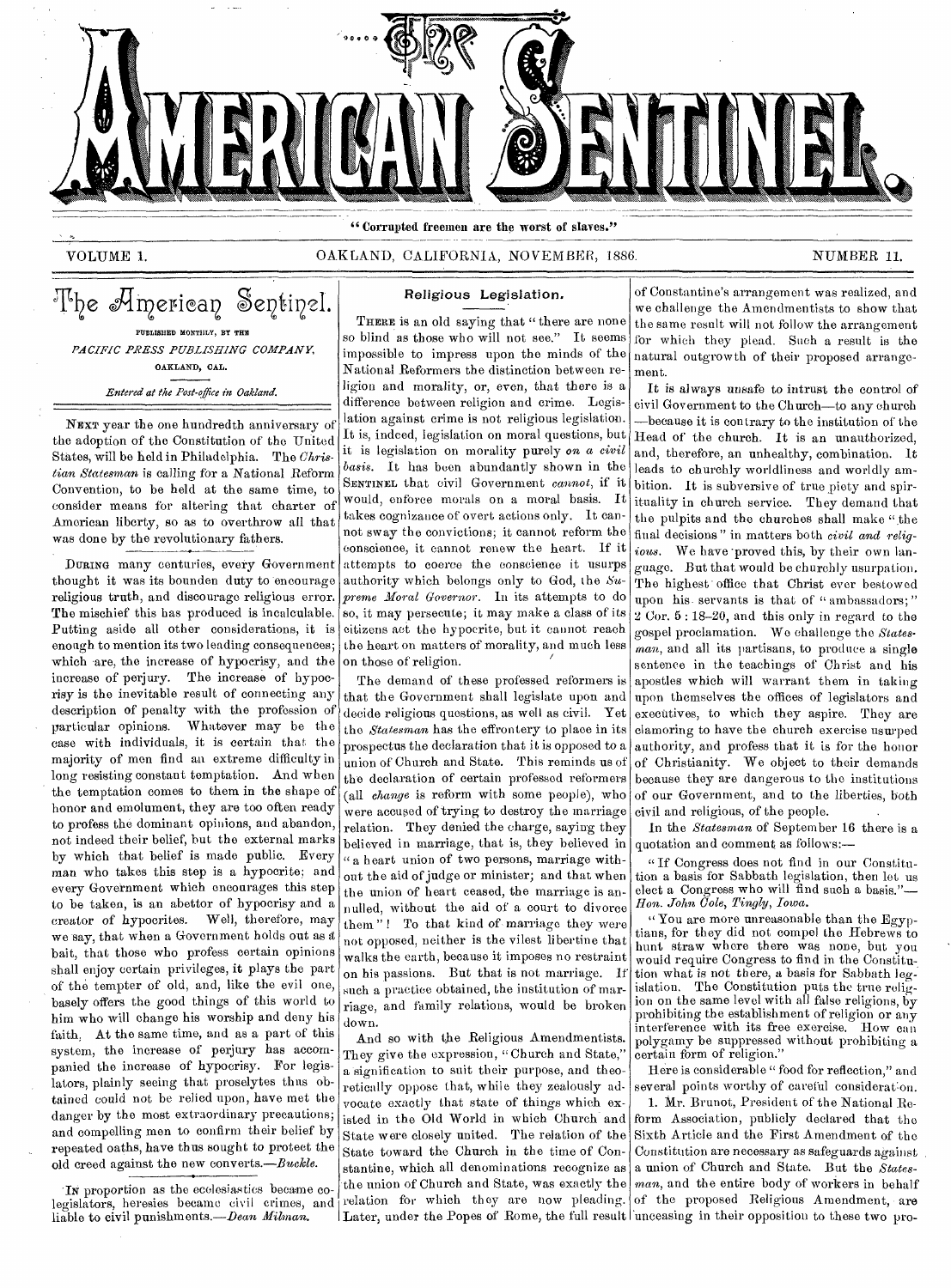to say (and very foolishly, too) that the First street, so will religious questions then be can-Amendment forbids the suppression of polygamy! And therefore, according to the showing of their president, they aro trying to break down the barriers against a union of Church ,and State. And this is just what we have affirmed; they are opening the way for such a union, and when it is opened we may read the result in the history of the papacy.

2. They demand that the Constitution shall put a difference between the true religion and all false religions. But in order to do this it must first decide *what is* the true religion. This, as we have before shown, would take religion out of the domain of individual judgment, of conviction, of conscience, and decide for every individual, and that *authoritatively*, what is the religion that he must accept ! They demand that the civil Government shall interfere in the free exercise of religion. But they say they want to enforce the religion of the Bible, against all false religions, or those not of the Bible. But there are several hundred religions professedly based on the Bible. Which shall be enforced as the true one? Whose religion shall be suppressed? The Mormons profess to base their entire system, polygamy included, on the Bible. To carry out such schemes, it will not be sufficient to declare that the Bible shall be adopted as the source of the only religion of the commonwealth. Such a declaration would determine no disputes on religion; would settle nothing. As we have before said, so we now say, Not the Bible, but *somebody's construction of the Bible,* will be adopted as the religion of the land. It will be a religion based altogether on human judgment and human authority, and not at all on the authority of the word of God.

To this they may not reply that all religion is based on human judgment, inasmuch as, with the largest liberty, every one depends upon his own judgment as to what the Bible teaches. That is just as it should be, for religion is a matter of the conscience, and rests between a man---every man---and his Maker. Because a man is fallible and liable to err in regard to the teachings of the Bible, shall he therefore bow to the authoritative decisions of somebody who is also fallible, and equally liable to err? According to the teachings of the Amendmentists we must answer, Yes, he shall. But when that answer is made, we have passed entirely over to the position and the teachings of the Church of Rome. We have then no recourse but to accept the infallibility of fallible men. And the Amendmentists cannot evade these conclusions of their doctrines.

3. But our model reformers profess the intention to retain the Republican features of our Government. The majority will elect the officers, and they will then, as now, elect those who will carry out their will on all public questions. The majority will always• have it in their power to decide *what religion* shall be enforced by the Government. They may cause the religion of the nation to be changed at their pleasure. *The religion of the nation will then he put upon the market at every general election,*  for there will then be religio-political par-

visions of our Constitution. They go so far as vassed on the stump, in the saloon, and on the then we must look again for conclusions. We vassed. Our Reformers talk as if they could maintain the republic, and yet settle the religion of the country once for all time. Is there a single question of religion that has ever been settled, that remained settled in the minds of the people? Are not the people changing in regard to religion as well as to political questions? Would not candidates be put up on this and that religious issue? By such an arrangement, religion would become contemptible, and one of two things would follow: Religion would be cast out of the Government, as an obnoxious thing, and sink lower in the public esteem than it has ever stood; or, a tribunal would be instituted, analogous to the Pope and his Cardinals, who should decide all questions for the people, and their decisions would have to be taken as final. In a word, the outcome would be, a public repudiation of religion, or the adoption of a second papal system.

4. The Amendmentists persist in their affirmation that polygamy is "a certain form of religion." We affirm that it is an immorality-" a certain form" of crime. We think it has been fully proved in the SENTINEL, that polygamy is, and always was, contrary to God's original institution of marriage; that it originated with wicked men; that it was tolerated but never approved by the Lord; that Christ gave no place to it in his comment on the orig- $\ln a$  marriage institution. It is subversive of that institution—a denial of the terms in which the institution was given. It is subversive of the family and of society. Marriage is not a "Christian institution," but is of original obligation—given before the fall of man, and, of course, would have always existed if man had not fallen; if the system of Christianity had never been required. It is, therefore, an institution which the Government ought to defend and maintain. Most of the States—perhaps all —have had laws against bigamy and polygamy, but it remained for the wise men of the "National Reform Association "\_\_to discover that these laws are contrary to the Constitution !

5. But we need not argue that these selfstyled Reformers ignore all distinctions of crime and religion. When the SENTINEL was first placed before the public, we did argue that question. If any think that our argument was not conclusive, our proof not sufficient, we invite their attention to the following words found in the same number of the *Statesman,*  September 16, 1886:—,

"If Government cannot deal with religious questions, it cannot deal with the crime of murder, adultery, or theft, for these are religious questions.

We have no language at command to express our astonishment that men in this age, with every opportunity to be educated upon ethics, Christianity. Is it possible that these people concerning the future, for, "The thing that hath these are religious questions, and if enacting a of the things that have been. ties; and as political questions are now can- law against murder, is "religious legislation," | Within a thousand years after the creation,

must conclude, then, that the Constitution does not need. amending, because it now warrants, and always has warranted religious legislation, because it has warranted laws against murder. Or, otherwise, our Constitution does need amending, in order that we may legally punish for the crime of murder; because laws against murder are religious laws, and those now existing are unconstitutional, because our Constitution prohibits religious legislation

Must we, indeed, inquire if there is any distinction between crime and religion? Is there no limit to liberty short of licentiousness? Are men truly sane who demand a Religious Amendment of the Constitution, and demand the abolition of the First Amendment of the Constitution, which forbids interference in questions of religion, in order that murder, adultery, or theft may be legally restrained, or punished? These people are so wedded to a theory that they will put forth the most preposterous propositions, and expect the people to accept them without questioning.

There is one thing in regard to which we think all must agree: When men ignore the most evident and well-established *principles,*  they are not safe administrators of the laws which rest upon or grow out of these principles. And there is no association of men of the present age—we will not except those who entirely deny the Bible—who toy with principles, and make them subject to their caprices, more than do the National Reformers. We have reason to hope that we shall never see their wild schemes adopted by the American people. We consider it only our duty to do all in our power to warn the people, if, by any means, such a calamity may be averted. J. H. W.

### A Pernicious Fallacy.

VOX POPULI, vox DEI,—" The voice of the people is the voice of God,"—is a very popular saying. This might be expected from the very nature of the case; for anything which tends to give " the people " a good opinion of themselves is sure to be popular. At the same time, no saying was ever invented that was farther from the truth. It is one of the most dangerous of Satan's lies. Its effect is to lead people to ignore the plain commandments of God, which are revealed in his word, and to put themselves in the place of God. It is taken for 'granted that what " the people " say and do must be right, even though there may be a command of God to the contrary. And thus this mischievous saying leads " the people " to exalt themselves above God, by making them think that by their united action they can change the decrees of God.

will put on record such declarations. And more in vain. The lessons which we learn from the especially men who pretend to a knowledge of history of the past are equivalent to lessons really believe that all laws against crime, been, it is that which shall be; and that which against murder, adultery, and theft, are relig- is done is that which shall be done." This is ious laws, and unconstitutional under our pres- true because human nature is the same among ent Constitution? Such is their teaching. If all people, and in all ages. Let us recall a few Men ought to be able to learn something from history; if they do not, history is written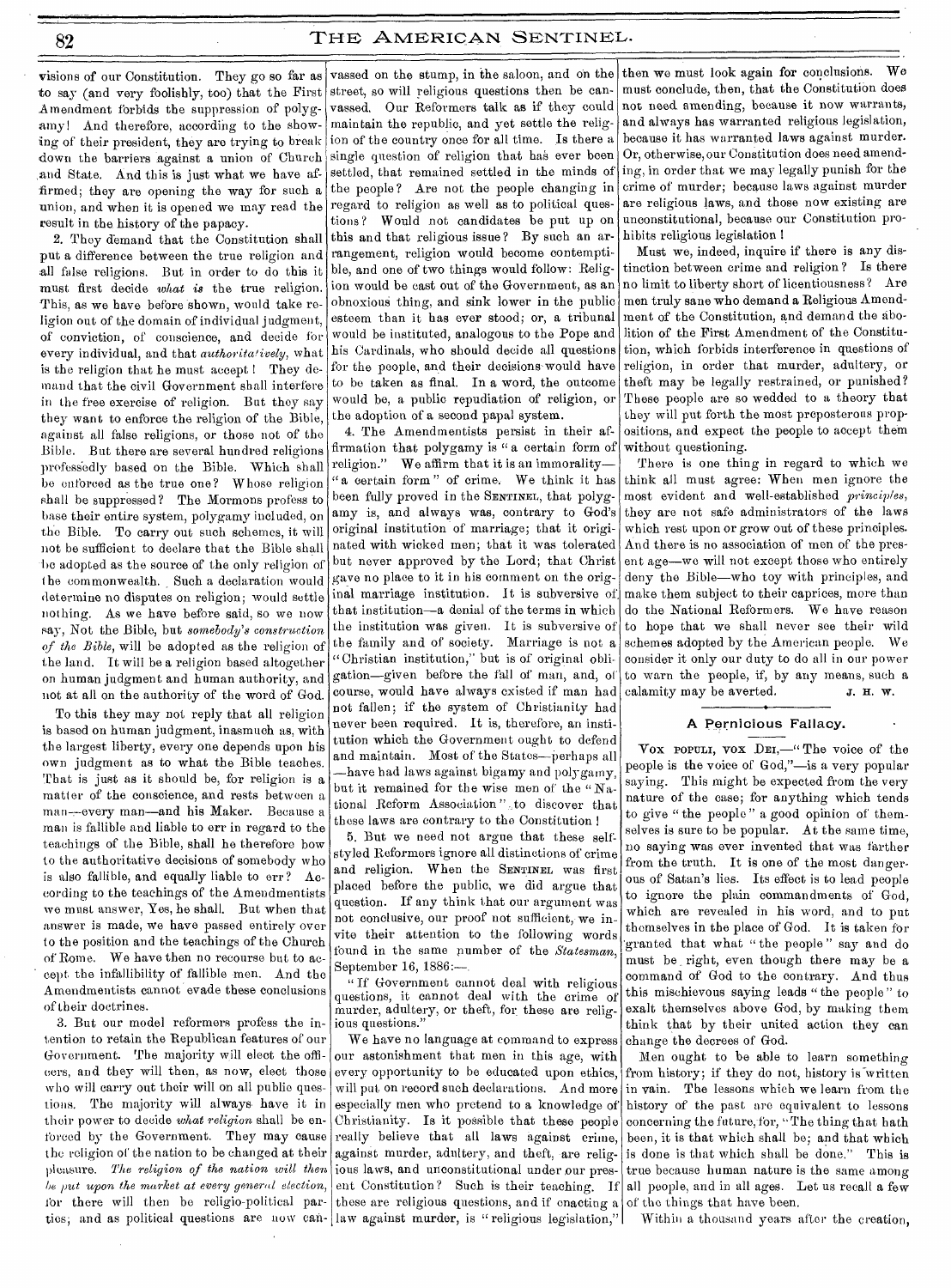God saw that " the people " had corrupted their Way on the earth, and so nearly universal was the downward tendency, that only one man was found who followed the expressed commandment of the Lord. Yet although the people were so nearly unanimous in their choice of evil, it did not cease to be evil, neither did they change the mind of God. Every man who followed the way that was "right in his own eyes" was destroyed by the flood.

It was " the people" who, shortly after the flood, thought to make a name for themselves by building a city and a tower whose top should reach to heaven; but God frustrated their plan to exalt themselves above him, and their city was destroyed and they were scattered.

Coming down to later times, we find that when God would have a people for himself; who should honor him and keep the knowledge of his will alive in the earth, he found only one man, Abraham, whom he could select as the father of his people. And when that people had become great and were being conducted to the land which God had given to them, they were told, " The Lord did not set his love upon you, nor choose you, because ye were more in number than any people; for ye were the fewest of all people." Deut. 7:7. The majority of " the people" ignored God, and did as they pleased. Surely, if it were true that " the voice of the people is the voice of God," God would not have rejected the bulk of mankind for a comparatively insignificant race.

Leaving out the great world who had rejected God and had in consequence been rejected by him, we find that " the people" whom God chose as his own peculiar people were, as a people, more often in opposition to God than in harmony with him. It was " the people who said to Aaron, "Make us gods, which shall go before us;" and when the golden calf was made, " the people " worshiped it. It was " the people" who said, "Let us make a captain, and let us return into Egypt; " and it was "the people" who time and again murmured against the Lord's chosen prophet, and were often on the point of stoning him to death.

In the days when Christ was on earth it was his own people to whom he came, who rejected him. When he was accused before the Roman Governor, it was " the people " of Israel—God's own chosen people-who cried, " Crucify him!"

Still later, when the disciples of Christ were many thousands in number in Jerusalem, they were still a poor, despised sect, and so few in number in comparison with " the people " who constituted the State Church, that they were compelled to flee for their lives. Then Herod fact that the same language which they use to the king stretched forth his hand to vex certain of the church. And he killed James with the sword; and when he saw that "the people" were pleased, he proceeded to take Peter also. This same Herod it was who a short time afterward made an oration to a vast concourse who had assembled to do him honor. "And 'the people' gave a shout, saying, It is the voice of a god, and not of a man." In this case " the voice of the people" was immediately shown to be *not* the voice of God, for God rebuked their first three centuries. National Reformers say, impiety, and caused the vile creature, whom they called a god, to die a loathsome death.

Still later we find 'that "the people" whom God had taken out from among the Gentiles, became so great that they were deemed worthy of State "recognition." In the great empire of Rome, which filled the world, the " Christians " were so numerous that the crafty and worldlywise Constantine saw that it would be greatly to his advantage to favor them rather than his pagan subjects. So "the church" was "recognized " by the civil power, to the extent that "its ordinances and its laws" were enforced by " a statutory arrangement." The State undertook to "regulate the administration" of the ordinances, customs, and laws of the church "in conformity with its [the church's] constitution and object." Thus the sect which in the days of Paul was " everywhere spoken against," now sat in the high places of the earth, and all nations were flowing unto it. See Isa. 2 : 2, 3. Surely now the voice of the people must have been the voice of God, because Rome, which was then only a synonym for "the world," was a "Christian nation." Mark you, this had not been brought about by a mere legal enactment without the concurrence of "the people," but Christianity was exalted to the throne of the world because the majority so willed it. Constantine was too wise a ruler to make laws that would not receive the commendation of the majority of his subjects. The voice of the people was to him the voice of God, and when Christianity became the religion of the empire, it was simply the recognition of the prevailing sentiment.

But was the voice of the people in that case really the voice of God? Far from it. This expression of the will of " the people "—the church—was only the last step but one in that great apostasy of which Paul had written (2 Thess. 2 : 1-8), and which culminated in the establishment of the Papacy, that " man of sin," "the son of perdition," who opposed and exalted himself above all that is called God or that is worshiped; so that he as God, sat in the temple of God, showing himself to be God. This was the practical working of the adage, "The voice of the people is the voice of God." The falsity of that claim is shown by the fact that "the people" who have impiously exalted themselves above God by claiming that their voice is his, are to be consumed with the spirit of the Lord's mouth, and destroyed with the brightness of his coming.

In the brief description of the rise of the Papacy, the reader cannot fail to recognize the words which the "National Reformers" use to describe their movement. It is a significant describe what they are working for, most accurately describes the establishment of the Papacy, that professedly Christian power that persecuted Christians to the death. There is not a plea which the National Reformers use in behalf of their proposed Amendment to the Constitution, which will not apply exactly to the setting up of the Papacy. They say, This movement is wholly in the hands of the Christian Church; so was the great apostasy of the We do not Want an Amendment to the Consti-

the sentiment of the Christian people of •the country; all Constantine and his successors did, was to make laws voicing the sentiments of " the Christian people" of the empire. Say the "Reformers," "The success of this movement will make the United States a Christian nation; that is what Rome became. Say they, We will never persecute; so said "Christian" Rome under similar circumstances, but time will in this case demonstrate the fact that like causes always produce like effects.

" Woe unto you, . . . because ye build the tombs of the prophets, and garnish the sepulchers of the righteous, and say, If we had been in the days of our fathers, we would not have been partakers with them in the blood of the prophets. Wherefore ye be witnesses unto yourselves, that ye are the children of them which killed the prophets. Fill ye up then the measure of your fathers." Matt. 23 : 29-32.

And like effects bring like punishments.. Let those who are inclined toward so-called "National Reform" take heed and beware.

# The Principles of National Reform and of the Turk.

REV. JULIUS H. SEELYE, D. D., is President of Amherst College, one of the leading scholars and educators of the United States, and a Vice-President of the National Reform Association. In a late number of the *Forum* he discussed the question, "Should the State Teach Religion?" in which he presented the following as sound doctrine on that question:—

" Religion is not an *end* to the State. It is simply a *means* to the advancement of the State, and is to be used like any other means. To the individual person the sole question about a religion is, whether it is true; but the State only inquires whether it is adapted to the end; at which the State is aiming. From this point, of view the State is equally preserved from religious indifference and religious intolerance:. What kind of a religion it should employ, and! how far it should carry religious instruction in its schools, is a grave question of statesman- ship, respecting which Governments may veryeasily make mistakes—very grave mistakes.

But the greatest mistake any Government is likely to commit respecting religious<br>instruction is to have none. And faith for a instruction is to have none. people is better than no faith. What faith shall be employed, and in what way, are points respecting which wise statesmanship will direct, as it does in other matters; and wise statesmanship will keep in view here as elsewhere the maxim, *de minimis non curat lex.* the conscience of the subjects approve, well; if' not, the State will be cautious, but courageous also; and, if it is wise, it will not falter."

tution until it will be the natural outgrowth of adopted, the religion of the majority. Where-If a State is to adopt a religion at all, it is impossible to see how it could adopt any but the religion of the majority. Because, mark the rule, the State is not to inquire whether the religion is true, but only, " whether it is adapted to the end at which the State is aiming." Religion therefore being to the State a mere matter of policy, the religion adopted by the State must be the religion of the majority. And in that case the State is brought to the inevitable alternative, either to change its religion with every change of the majority, or else to exert its power to keep the religion which it has

E. J. w..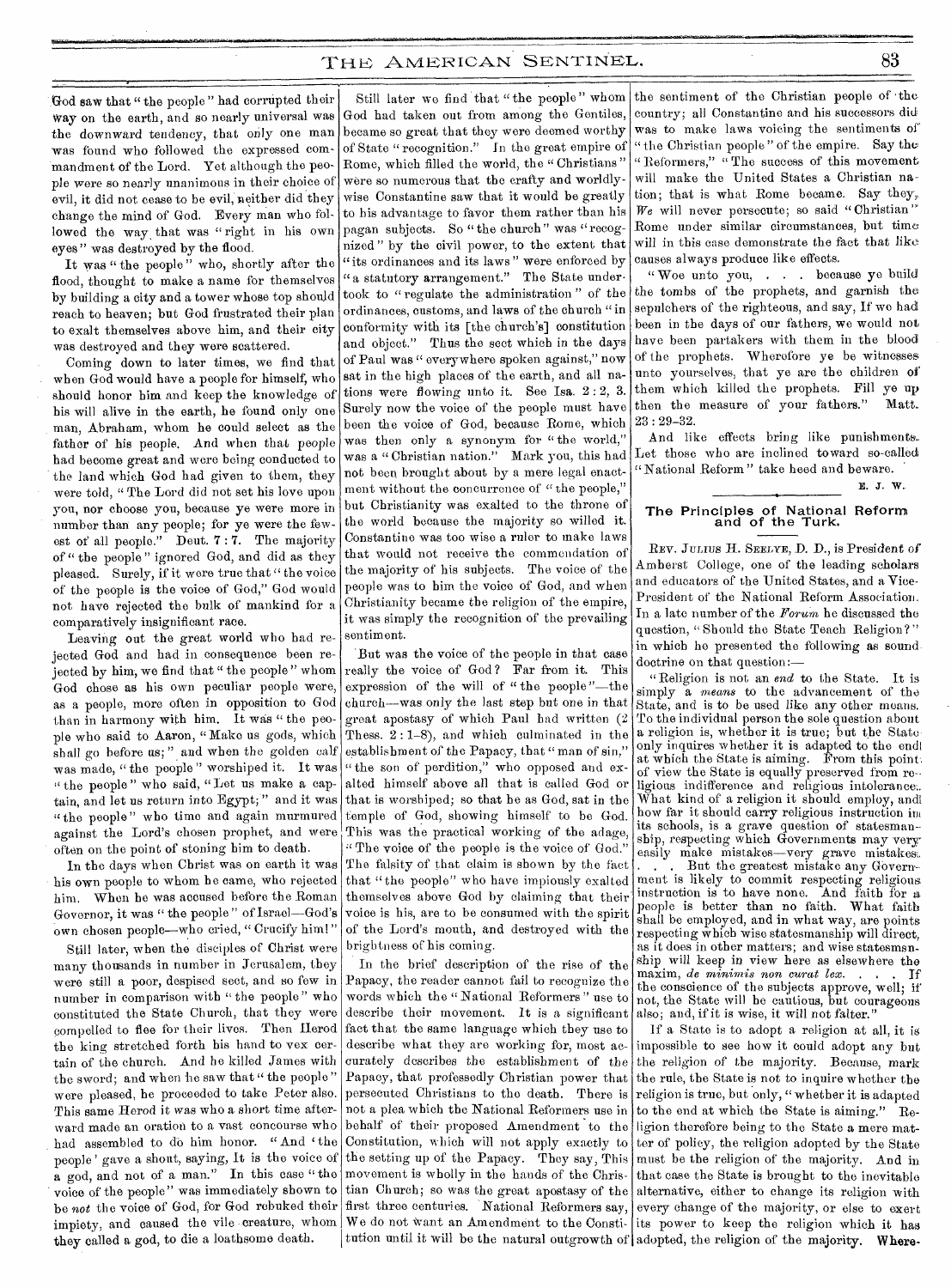fore it is .a most curiously interesting problem to know just how that " from this point of view the State is equally preserved from religious indifference and from religious intolerance"? ! And further, if this rule be such a safe preservative, how happens it that of all the States that have been on this earth, that have acted upon the Professor's theory, not one has been preserved from religious intolerance?

The fact is, that under this theory, preservation from religious intolerance is impossible. The impossibility is inherent in the theory. Of this no better proof is needed than is furnished in President Seelye's own words. He says, " To the individual person *the sole question*  about a religion is whether it is true;" this is very properly said as to the individual, but to the State, whether a religion is true or not does not enter into the case. With the State the sole question concerning a religion is, Can it be used? Is it politic to adopt it? This at once sets the mere *policy* of the State against the *conscience* of the individual, and this too upon the very point, and the only point, where conscience or principle is or can be involved. With the State the question is not one of conscience nor of principle, but of policy solely; while with the individual the question is solely one of conscience, and of principle. And when the State goes about to set itself thus against the individual upon a question, about the truth of which it is not to inquire at all but which is to be the sole inquiry of the individual, then says Mr. Seelye:—

" What faith shall be employed, and in what way, are points respecting which wise statesmanship will direct, as it does in other matters, and wise statesmanship will keep in view here as elsewhere the maxim, the law cares not for *the few.* 

And then, as though to prevent all possibility of a misunderstanding of his doctrine, he adds:—

" If the conscience of the subjects approve, well; if not, the State will be cautious, but courageous also; and if it is wise, it will not falter.

Was ever persecution or oppression for conscience' sake more plainly argued or more coolly stated ?

But there is no better way of putting a theory to the test than to see it in actual practice, and this theory is now in practice in Turkey; not to the perfection, however, that it would be in this country if the National Reform party should succeed; but all it lacks is the energy of the officials whose duty it is to enforce the law. In the New York *Independent* of September 2, 1886, is a clear account of the " Turkish policy toward the Christian schools" in which we find the following practical illustration of Professor Seelye's theory:—

" It has enforced upon its Christian subjects the tax for the support of public schools, and it has opened a great number of primary and high schools for Moslems in all parts of the empire. But it has not opened a single school for Christians as provided by the law, so that the funds raised from the Christians, by taxation, go to the support of the Moslem schools of the empire. If a Christian wishes to send his children to one of the Government primary schools, he finds that the course of study consists mainly

or, in ease of a high school, he finds in addition to these some elementary sciences and a little history, carefully emasculated to avoid any impression on the mind of the pupil, that there is or can be any country in the world so glorious, or so peaceful and generally happy, as the empire of Turkey. He finds also that his children must give up the study of their own native language, and must be content to study Turkish and Arabic. If, with these drawbacks, he still wishes to profit by the schools which are supported by his taxes, he finds that, except in two or three of the largest cities, no Christian will be allowed to study in a Moslem primary or high school, because the Moslems feel that it is wrong for infidels to read so holy a work as the Koran, which is the chief textbook in these schools."

Now we should like for President Seelye, in accordance with his theory, to point out any wrong in this action of the Government of Turkey. In the Government of Turkey the Koran embodies the religion which it has settled as the one which " is adapted to the end at which the State is aiming." The Christians are taxed for the support and propagation of that religion. And if children of the Christian are to receive any benefit from the taxes which be is forced to pay, they must receive it from the Koran in the schools where the Koran and its religion is taught. Now the conscience of no Christian subject, there nor anywhere else, will approve of such a system in Turkey thus enforced upon Christians. But the State of Turkey is "courageous," it does not "falter," and therefore upon Mr. Seelye's theory it must be "wise." If the few Christians there, or anywhere in behalf of those who are there, lift up their voices against this practice, then the Turkish Government may say in Mr. Seelye's own words, "We keep in view here the maxim, de *minimis non carat lex."* And what reply can be made by Mr. Seelye or those who favor the National Reform movement in this country ?

Now, if this theory is wrong in Turkey, how can it be right in the United States? But the practical working of this theory is precisely what the National Reform party is aiming to establish in this country. Are the Americans ready for it? To what is this country coming when such monstrous doctrines are so plainly avowed by such men as Professor Seelye ? Is America ready to copy after the " unspeakable Turk "? A. T. J.

#### American Romanism.

THE *Catholic Mirror* of September 18 contains a letter from Cardinal Gibbons, in which he announces to the clergy that Pope Leo XIII. has formulated certain prayers which are henceforth to be " said" after every Low Mass, instead of those now in use. These prayers are to be *"said* kneeling in all the churches of the world after the celebration of Low Mass." Such is the *order* of the Pope. We do not know the nature of the prayers that are now declared to be out of date, nor why it is that they have lost their efficacy; but we have the text of the prayers which are now declared to be official, and we will favor our readers with them. The first is as follows:—

" 0 God, our refuge and our strength, graciously look upon thy people who cry to thee; ous and Immaculate Virgin Mary, Mother of God, of Blessed Joseph, her Spouse, and of thy holy Apostles, Peter and Paul, and . all the saints, in thy mercy and kindness hear the prayers which we pour forth for the conversion of sinners, and for the freedom and exaltation of Holy Mother the Church. Through Christ our Lord. Amen."

The reader will notice that in this prayer Christ is not altogether ignored. After " the faithful" have implored the intercession of Mary, Joseph, Peter, and Paul, " and all the saints," they are permitted to close with a reference to the name of Christ. It requires no great discernment to see that among Catholics the name of Christ is not considered to be " above every name."

The second prayer is as follows:—

" Holy Michael, the Archangel, defend us in the battle; be our protection against the wickedness and snares of the devil. Rebuke him, 0 God, we suppliantly beseech thee; and do thou, 0 Prince of the heavenly host, by the divine power drive into hell Satan and the other evil spirits who wander through the world seeking the ruin of souls. Amen.

Among the "other evil spirits" who are thus charitably consigned to hell are, of course, all those who oppose the Catholic Church; for " the church " regards all souls as ruined, who reject her dogmas and ceremonies. The two prayers, taken together, coming as they do from the Pope himself, afford a fair view of Catholicism at its best. But this is not all. The Cardinal closes with the following announcement:—

" His Holiness Pope Leo XIII. grants to all who recite these prayers, as aforesaid, 300 days' in dulgen ce."

Here we have the veritable antichrist itself revealed. The granting of indulgences fitly accompanies the rejection of Christ as sole Mediator. Here we find the Pope promulgating, as a matter of course, the very things which aroused the holy zeal of Luther, and against which the Reformation was directed; yet to-day not one Protestant in ten thousand will give the matter a second thought. Professed Protestants now regard Catholicism as a " branch" or grand division of the Christian church, and the National Reformers urge the necessity of courting its favor, and even of submitting to repeated rebuffs if in the end they can but secure the alliance of the Catholic Church. When we consider the increased civilized population of the world in the last four hundred years, we cannot shut our eyes to the fact that Rome has already more than regained that which she lost by the Reformation. We think we are warranted in drawing the following conclusions:-

1. The Roman Catholic Church is the same to-day that it was four hundred years ago. The general diffusion of knowledge has caused her to change her tactics, but she still works for the same ends as then, and secures them. What she accomplished then by force she now gains by flattery. But her doctrines and principles have not changed in the least, and she is just as ready to use force now, when she can, as she was then.

of the Koran and the biography of Mohammed; and through the intercession of the glori- to "protest." They are content with the 2. Protestantism is now little more than a name. "Protestants" as a class have ceased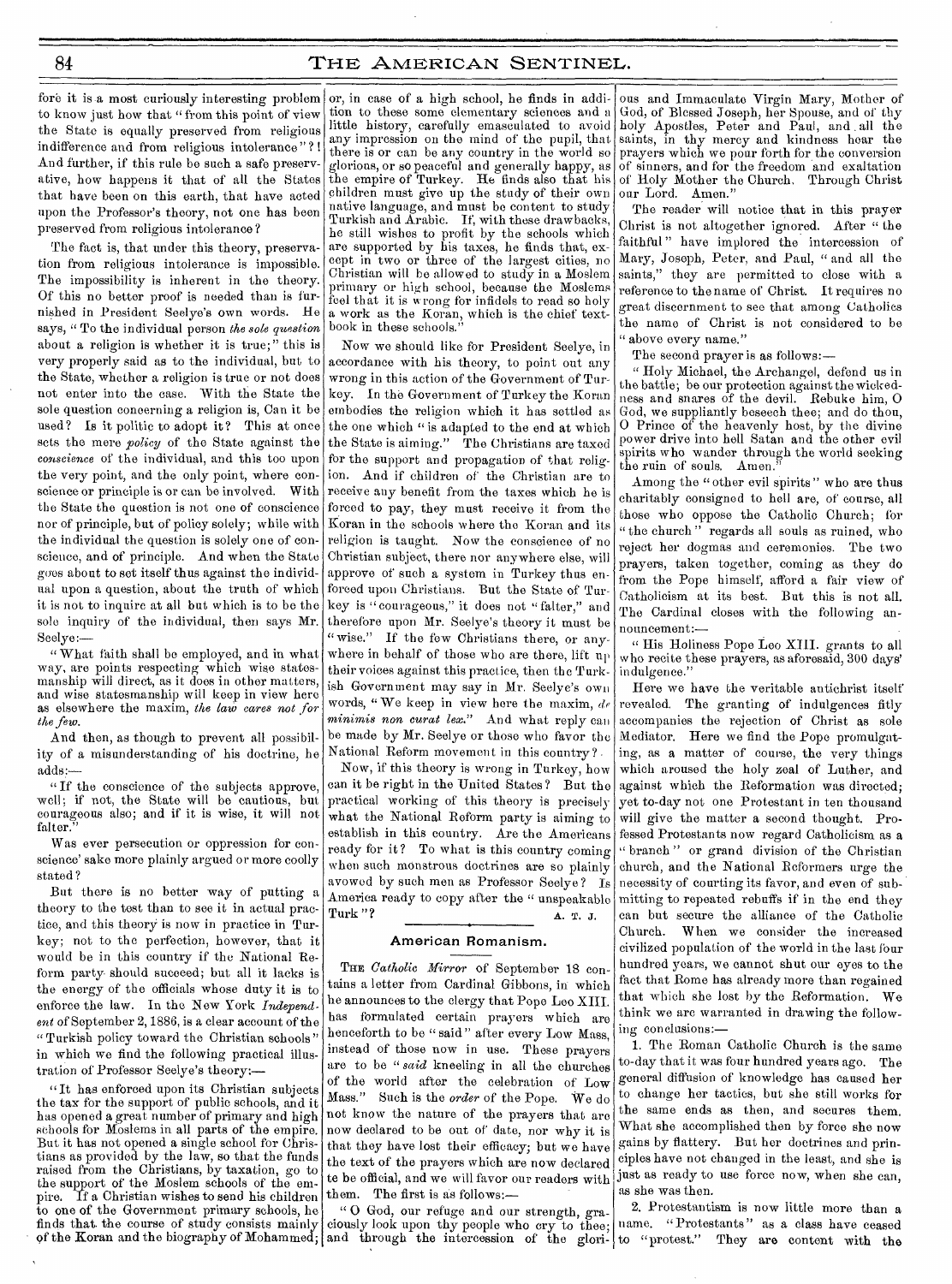knowledge of the fact that they are the descendants of those who did protest, and they view with indifference the rapidity with which the Church of Rome is extending its conquests over the world.

3. This indifference must arise from the'fact that "Protestantism," so-called, has degenerated until it is very like Catholicism. If men were actuated by the spirit of the Reformers, they would as strongly protest against the evils of "the church" to-day, as those noble men did. The Reformation has been deformed, and that which the Reformers regarded as the enemy of the truth, their children are ready to embrace as the conservator of truth. Since " Rome never changes," Protestantism must have changed, in order to bring about this state of things.

4. "National Reform" is Romanism under a different title. The Reformers withdrew from Rome, because Rome and they were antagonistic. If there had been oneness of thought and purpose, instead of antagonism, they would not have separated from Rome. But National Reformers are now seeking an alliance with Rome, and so anxious are they for this alliance that they are determined to press their suit even though they may be repeatedly rejected. If the separation of the true Reformers from Rome indicated their antagonism to her, certainly the desired union of the National Reformers indicates their likeness to her.

5. If professed Protestants are so nearly like the Catholics that they cannot see any menace to the liberty of our country in the insidious advances of the Papacy; and if a degenerate Protestantism is anxious to ally itself with Catholicism, that both " branches " of "the church " may be thereby strengthened,—then when this degenerate Protestantism, under the name of " National Reform," shall have succeeded in its purposes, it will certainly adopt the *tactics,* as it already has the *principles,* of Rome, and will not scruple to persecute those who cannot be won to its support by milder measures. Indeed, the National Reformers themselves concede this point, for Mr. Sommerville, in the *Christian Nation,* says that it is most certainly right " to take public money to teach principles, *enforce laws,* and introduce customs to which many members of the community are conscientiously opposed." Papal Rome, in her highest period of exaltation, never did more than this. When a Government or power of any kind *enforces* laws and customs against the conscientious convictions of upright citizens, it is persecution for conscience' sake. The National Reformers make no secret of their adherence to principles like this.

Therefore we say that when National Reformers shall have succeeded in their designs, they will have nothing other than an exact image of the Papacy. Scripture is not silent upon this point. The leopard beast of Rev. 13: 1-8 is quite generally admitted to represent the Papacy; if any doubt this, their doubts may easily be silenced by the most convincing proof. The power brought to view in the verses following is said to "make an image" to this papal beast, and that image we now see in process of construction. Once men predicted

from this prophecy just such an image to the Papacy, in this country; now they do not need to refer to the prophecy to be aware of the fact. It certainly is time for all who value civil and religious liberty to sound the alarm. And the urgent necessity of warning the people against the adoption of papal principles, whether under the name of Romanism or National Reform, is made still more evident by the following announcement of divine wrath upon. all who take any part in such iniquitous alliances:—

"If any man worship *the beast and his image,*  and receive his mark in his forehead, or in his hand, the same shall drink of the wine of the wrath of God, which is poured out without mixture into the cup of his indignation; and he shall be tormented with fire and brimstone in the presence of the holy angels, and in the presence of the Lamb; and the smoke of their torment ascendeth up forever and ever; and they have no rest day nor night, who worship the beast and his image, and whosoever receiveth the mark of his name." Rev. 14: *9-11.--Signs of the Times.* 

# Some Features of the Reformed<br>Constitution.

WE propose to give the American people a view of our Constitution as it will appear when amended to conform to the views of the National Reformers. This is a matter that concerns every one, and will do so more and more, as the National Reform party grows in influence and power. In this matter of reforming the Constitution, and thereby the nation, these National Reformers begin with the Preamble. At the first National Convention ever held by the National Reformers—Alleghany City, Pa., January 27, 28, 1864—a memorial to Congress was adopted, asking the United States Senate and House of Representatives to adopt measures for amending the Constitution of the United States, so as to read in substance as follows, the Amendment in brackets:—

#### THE PREAMBLE

" We, the people of the United States [humbly acknowledging Almighty God as the source of all authority and power in civil government, the Lord Jesus Christ as the Ruler among the nations, his revealed will as the supreme law of the land, in order to constitute a Christian Government], and in order to form a more perfect union, establish justice, insure domestic tranquillity, provide for the common defense, promote the general welfare, and secure the blessings of liberty to ourselves and our posterity, do ordain and establish this Constitution for the United States of America."

It will be seen at a glance that this work of " reforming " the Constitution, cannot stop with the Preamble. For as the amended Preamble demands " a Christian Government," it follows that the whole Constitution will have to be made to conform to this idea. This is exactly the aim of the Reformers. In that same memorial to Congress, immediately following the reformed Preamble as above quoted, is the following:—

" And further: that such changes with respect to the oath of office, slavery, and *all other matters,* should be introduced *into the body of -the Constitution* as may be necessary to give effect to these Amendments in the Preamble." $\mid$ 

To present some o these changes, which will be necessary to make the body of the Constitution conform to the reformed Preamble, is the purpose of this article. As the purpose of this reformed Preamble is declared to be " to constitute a Christian Government," it necessarily follows that all who are to have any part or lot in the Government must be Christians. Therefore Section 1 of.Article XIV of Amendments to the Constitution will have to be reformed so as to read thus:—

All *Christian* persons born or naturalized in the United States, and subject to the jurisdiction thereof; are citizens of the United States, and of the State wherein they reside, etc.

This then being a "Christian Government," all officials in the Government will have to be • Christians. Therefore Section 2 of Article I of the Constitution will have to be reformed so as to read as follows:—

No person shall be a representative who shall not have attained to the age of twenty-five years, and been seven years a citizen of the United States, and who shall not, when elected, *be a Christian,* and an inhabitant of that State in which he shall be chosen.

Section 3 of the same Article will have to read the same way in regard to Senators, thus:

No person shall be. a Senator who shall not have attained to the age of thirty years, and been nine years a citizen of the United States, and who shall not, when elected, *be a Christian,*  and an inhabitant of that State for which he shall be chosen.

In relation to the President, Section 1, Article II, will have to read about as follows:-

No person except *a Christian,* and naturalborn citizen of the United States, shall be eligible to the office of President; neither shall any person be eligible to that office who shall not have attained to the age of thirty-five years, and been fourteen years resident within the United States.

In the matter of the oath this same Section will have to be reformed so as to read something like this:—

Before he enter on the execution of his office, he shall take the following oath of office: I do solemnly swear *"in the presence of. the eternal God, that during the whole term of my office I will serve the same eternal God to the utmost of my power, according as he bath required in his most holy word, contained in the Old and New Testaments; and according to the same word, will maintain the true religion of Christ Jesus;* AND SHALL ABOLISH ALL FALSE RE-LIGION CONTRARY TO THE SAME; *and shall rule the people committed to my charge according to the will and command of God revealed in his word; and shall procure to the utmost of my power to the Church of God, and the whole Christian people, true and perfect peace ;"* and that I will faithfully execute the office of President of the United States, and will to the best of my ability, preserve, protect, and defend the Constitution of the United States.

This is a genuine National Reform oath, and is strictly according to the doctrines which that Association preaches. To accord with this, Article VI will have to be reformed about as follows:—

The Senators and Representatives before mentioned, and the members of the several State Legislatures, and all executive and judicial officers, both of the United States and of the several States, shall be bound by *the aforesaid oath, substituting in each case the title of his own office for the words "President of the United States;"*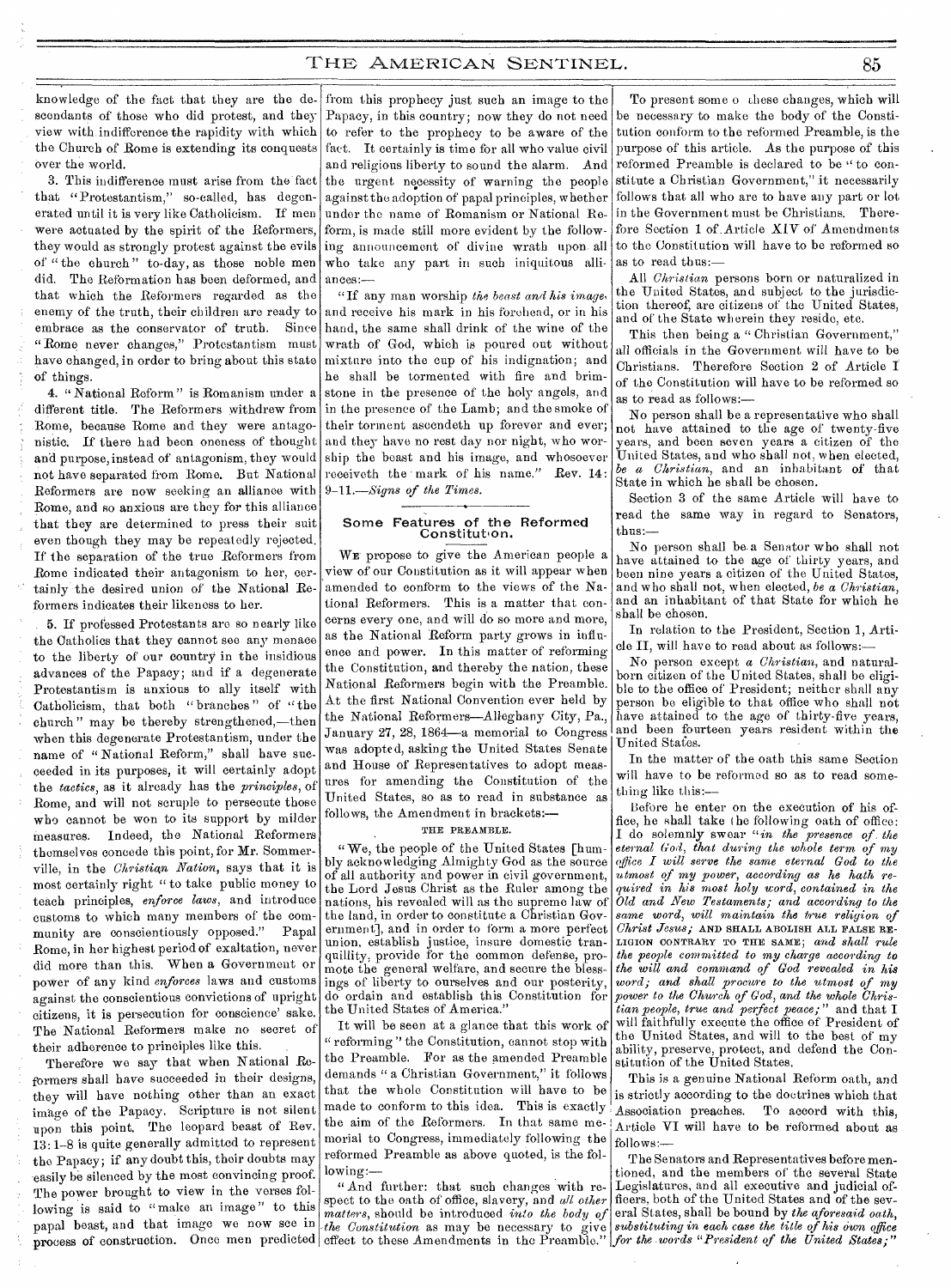AND THE TEST OF THE CHRISTIAN RELIGION SHALL be required as a qualification to *every* office or public trust under the United States.

This will necessitate the reform of Article I of Amendments to the Constitution, so that its first clause shall read thus:—

\* Congress *shall make laws respecting the establishment of the Christian religion; prohibiting the free exercise of all other religion and of all irreligion; and* abridging the freedom of speech and of the press *in religious matters*.

It is certain that all these changes in the body of the Constitution will not be made without universal and almost endless controversy. To say nothing of the open and confirmed opposition that there will be, it is evident that among those who would favor the changes, there will be great differences of opinion upon the exact shape and wording in which the changed Articles shall be couched. Nor will the controversy be confined simply to the called-for changes in the Constitution. As the reformed Preamble declares the "revealed will' of Christ to be the "supreme law," the changes in the Constitution will be but the culmination of a grand national discussion as to what is the revealed will of Christ, and just how it is to be made applicable in national affairs. This is only what the National Reformers expect. In the *Christian Statesman* February 21, 1884, Rev. J. C. K. Milligan writes on this subject, as follows:—

" The changes will come gradually, and probably only after *the whole frame-work of Bible legislation* has been thoroughly canvassed by Congress and State Legislatures, by the Supreme Courts of the United States and of the several States, and by lawyers and citizens; an outpouring of the Spirit might soon secure it."

But that the National Reformers *expect* such a condition of affairs as this, is not. all. They are doing, and will do, their very best to *create*  it; not out of love for the Bible, nor for Christianity, but for their own self-aggrandizement. This is clearly revealed by Mr. Milligan in words immediately following the passage just quoted. He continues:-

" The churches and the pulpits have much to do with shaping and forming opinions on all moral questions, and *with interpretations of Scripture* on moral *and civil,* as well as on theological and ecclesiastical points; and it is probable that in the almost universal gathering of our citizens about these, the chief discussions and the *final decision* of most points will be developed there. 'Many nations shall come and say: Come and let us go up to the mountain of the Lord, and to the house of the God of Jacob; and he will teach us of his ways and we will walk in his paths; for the law shall go forth of Zion.

Exactly the churches are " Zion," and "the law shall go forth of Zion." Therefore in the national canvass of "the whole frame-work of Bible legislation," when it comes to the changes in the body of the Constitution, and thus the culmination of the discussion, in the form of law, then Congress, the State Legislatures, and the Supreme Courts will have to receive that law from the churches and pu.,its, and the law in its final form will have to be according to the mould or the indorsement of the "leaders and teachers " in the churches, for " *the law shall go forth of Zion,* and the *"final decision will be de*veloped there." And then after this august de- position of supreme arbiter of all controversies, result it adapts itself to the order of human

liverance the Rev. Mr. Milligan straightens himself up and admiringly pats himself, and all his fellows, upon the back, after this style:-

" There certainly is no class of citizens more intelligent, patriotic, and trustworthy, than the leaders and teachers in our churches.

In connection with these words are certain scriptures which we would commend to Mr. Milligan's consideration: "Let another man praise thee, and not thine own mouth; a stranger, and not thine own lips." Prov. 27 : 2. " For men to search their own glory is not glory." Prov. 25 : 27. " Not he that commendeth himself is approved, but whom the Lord commendeth." 2 Cor. 10: 18. But whether they will heed these scriptures or not there is one thing certain: that is, by the evidences here presented, it is perfectly clear that the direct aim of the leaders in the National Reform movement is the exaltation of themselves into a hierarchy as absolute as is that of Mormonism, or as was that of the Papacy in the supremest hours of the Dark Ages. They deliberately propose to make themselves the arbiters in every controversy, and the interpreters of Scripture on all points, moral, civil, theological, and ecclesiastical. And mark, their decision, it is plainly declared, will be "final." There can be no appeal, for there is none higher than they. There can be no appeal to God, for is not the Lord King in Zion ? and don't they represent Zion ? and isn't the law to go forth of Zion ? Thus they would make themselves the vicegerents of the Lord, and the fountain of all law. And just now, and in view of these propositions of the National Reformers, the American people would do well to remember the truth stated by Dean Milman in relation to what is simply a matter of fact in all history: "ln proportion as the ecclesiastics became co-legislators, heresies became civil crimes, and liable to civil punishments."

Upon the surface, some of the changes in the Constitution, which we have marked, appear very innocent. It is only when we go below the surface that the real iniquity of the thing appears. When the real purpose of the movement is discovered, it is found that the Christianity that is to become national, is just what this hierarchy shall declare to be Christianity; that the "revealed will" which is to be the supreme law of the land, is what the hierarchy shall declare to be the revealed will; it is seen that in submitting to the proposed test of the Christian religion, it is not such a view of that religion as a man's own conscience approves, but such a view as the hierarchy approves; that in submitting to this proposed revealed will as the supreme law, it is not to that revealed will as a man may read it in the Scripture and interpret it by the best light of his own conscience, but to what the hierarchy shall declare to be the revealed will, as interpreted by their own will. Then there is no more the liberty of every man worshiping God according to the dictates of his own conscience, but all must worship (?) according to the dictates of the hierarchy.

Then when these "intelligent, patriotic, and trustworthy leaders in our churches" shall have succeeded in thus placing themselves in the

and supreme interpreter in all points of the revealed will of Christ, it will be necessary to re form Section 7 of Article I of the Constitution, so that it shall read about as follows:—

Every bill which shall have passed the House of Rbpresentatives and the Senate, *and the Pres*ident, shall, before it become a law, be presented to " the leaders and teachers in our churches," whose " decision " shall be "final."

Every order, resolution, or vote to which the concurrence of the Senate and House of Representatives may be necessary (except on a question of adjournment) shall be presented to the President, and to "the churches and pulpits" of the United States, and the " decision" of "the leaders and teachers in our churches" shall be "final."

There, fellow-citizens, are some of the features that our Constitution will present, when it shall have been reformed according to the doctrines of the National Reform party. We do not say that the work is at all complete, but this is all that we have space to present at this time. We have not forced a single point, for every change which we have marked, we can sustain by the writings of the National Reformers themselves. We have simply presented the logic of the National Reform propositions. If the National Reformers object to our conclusions, they will have to lay down different propositions. If there are any of our readers who do not yet see that the success of the National Reform movement will be the establishment of an absolute hierarchy in this nation, we ask them to wait till the next issue of the AMERICAN SENTINEL, when we promise, if the Lord will, to present such evidence both of fact and of law, as shall leave no room for any reasonable doubt. A. T. J.

#### National Christianity in America.

THE following is an article under the above heading, which was written by President T. G. Apple, D. D., LL.D., of Franklin and Marshall College, and printed in the New York *Independent,* August 5, 1886. We insert the article entire, not for the purpose of indorsing it, for the position of the SENTINEL On this subject is well known, but to show the rapidly growing tendency among " leaders of theological thought," toward a national religion. We are free to say that we seriously apprehend the danger of which Mr. Apple grants the possibility, that is, that "such an organization" would "become, in the end, tyrannical," and we are sure that all who love true liberty will do well to share with us the apprehension. We derive no comfort at all from President Apple's doubt that the "danger would ever become realized." The danger has been too often fear\_ fully realized,

" The United States has taken the lead in the establishment of a great free republic. It now remains to organize a national Christianity in this great republic. The history of Christianity clearly reveals its tendency to nationalize itself. Whilst it is catholic in spirit—an interest that will, in the end, bind all nations in one common brotherhood—yet in working out this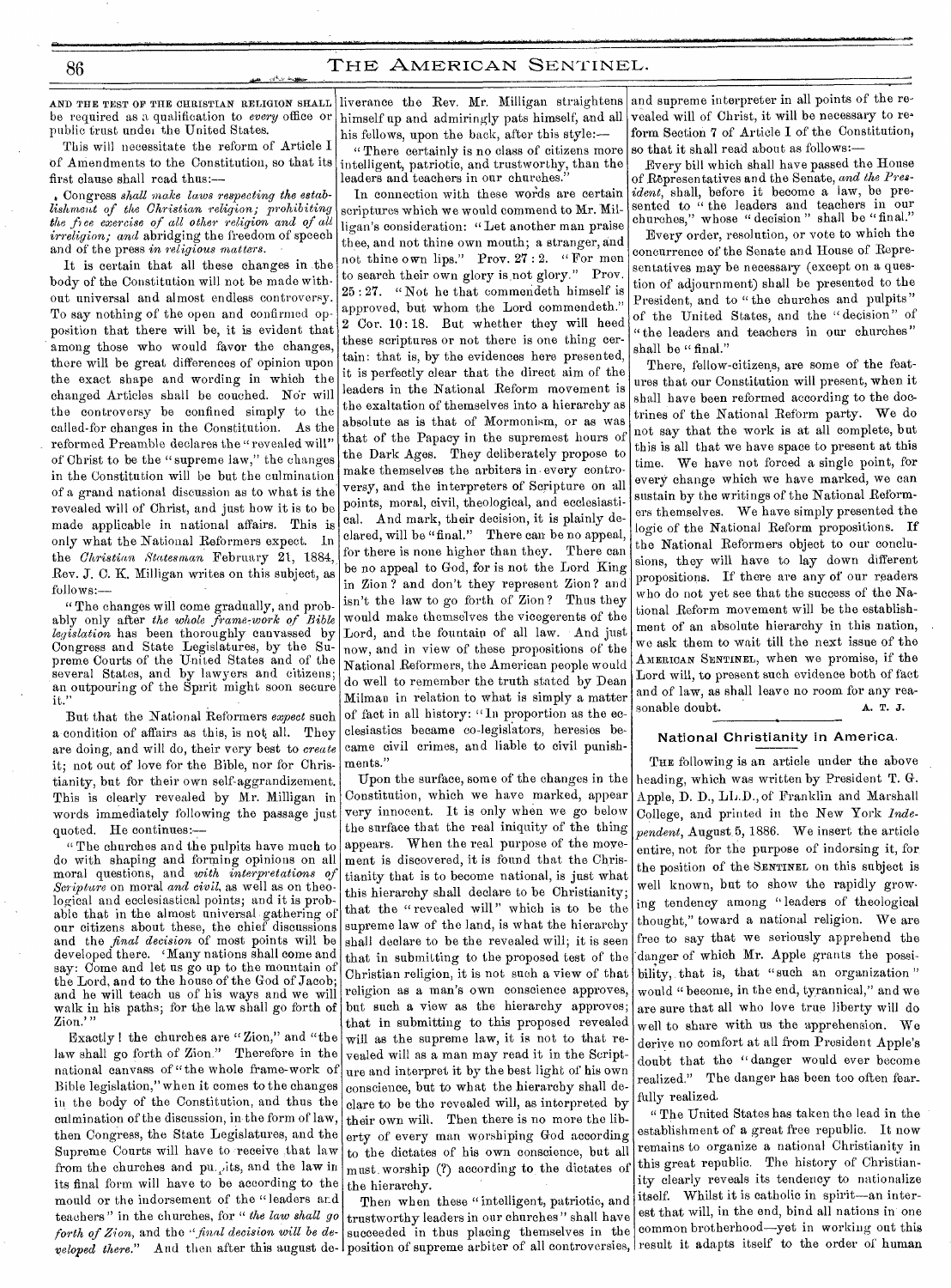in which humanity comes to expression in history, Christianity becomes national in Christianizing the nations. Even in those ages when the centralizing tendency of the Roman hierarchy was in the ascendency, a decentralizing tendency manifested itself in the national churches of modern Europe. This was one of the factors that wrought against the Hildebrandian theory of a consolidated theocracy that tended to crush out the autonomy of national life itself. It appeared most conspicuously in the rise of Gallicanism in the time of Charlemagne, which reappeared in the reforming councils, and was not suppressed until it yielded, for a time at least, in its struggle with Ultramontanism in the late Vatican Council. But it appeared as a strong factor in the other nationalities of Europe in the general revolt against the papacy in' the sixteenth century.

"This tendency found expression in the establishment of national churches in modern Europe, in which the pendulum swung over from the one extreme of the Church asserting undue authority over the State to the opposite extreme of the State exercising undue authority over the Church. In America, when a new nation came to its birth through the confederation of-the colonies, history moved on without an established national Church. This separation of Church and State came about, in part, by a preconcerted plan, but mainly, we think, by reason of actual necessity. In the minds of some, doubtless, it means that Church and State shall move forward entirely separate from each other, on parallel planes; but it has become already apparent that the two must stand in very intimate relationship as vital interests that have to do with one common life. The question now is, whether we cannot have a national Christianity without a national Church in the strict sense of the term—that is, a form of organization in which Christianity shall exert its full moulding power upon the national life without the entangling alliances that accompany the union of Church and State in the Old World.

"If this is to be reached, in our judgment. the organization required must conform, more or less, to our political organization; for it will be found, we think, that this law has also ruled in the history of Christianity, that in its outward adaptation to the national life it follows the general features of the civil Govern ment, thus in a good sense becoming all things to all men. Our Government is neither a consolidated democracy nor a consolidated monarchy, but a federal republic. What is there to hinder the Christian churches of this nation from forming a federal union, conforming in its main features to our civil national Government? Let the churches organize a general representative body, composed of delegates appointed by the different denominations, for the purpose of mutual co-operation, and the consideration of such questions as pertain to the common interests of Christianity in its relation to the nation. Let it be an advisory body merely, without legislative functions, to meet at stated times or as occasion calls for it. There are questions upon which a deliverance is already urgently called for. It is high time, for in- error. $-Macaulay$ .

life. As nationality is one of the integral forms stance, for the churches of this country to express a judgment on the subject of marriage and divorce, on the observance of the Sabbath, and other matters of a similar character, which pertain to both Church and State. Other questions would arise that pertain more especially to the Church itself, such as co-operation in the work of foreign missions, evangelization in our large cities, meeting the attacks of infidelity, etc., etc.

> "Such an organization may have to come, perhaps, through initiatory stages and steps. Such movements are setting in all around us, movements that look to a closer union of churches of kindred types, the American Congress of Churches, etc. But it seems to us the times are ripe for a more general movement. History is moving very rapidly in this age; and the danger is that the jother factors of our national life may advance more rapidly, and gain a better advanced vantage-ground, than Christianity. We believe a beginning could be made by a voluntary free conference of one or two leading men from each of the different religious bodies of the nation, who might successfully discuss a plan of union. There would doubtless be difficulties in the way, one of the greatest of which would be as to what bodies should be included in such a free union, but these would soon disappear.

> " Dangers also would be apprehended. The chief of these, perhaps, would be that such an organization, like our national Government, would tend to increasing influence and power, and become, in the end, tyrannical. But we do not believe this danger would ever become realized. Freedom has made such progress in history that we are not much disturbed by the fear of our national Government usurping tyrannical power, and there would be even more watchful care in reference to such a central organization of the churches. If, however, such a fear should prevail, let the experiment be made of an occasional congress, conference, or council. Possibly it might be found that, like the councils in the Roman Church, which has learned wisdom by long experience, or the associations and consociationsin our earlier and later Puritan history, such occasional councils would meet the wants in the case.

> " At any rate there is a widespread sense of the want of some such union of our American churches as shall give utterance to a national Christianity in America, and for this reason we have here given expression to a few thoughts which, though not at all new, may aid, if but a little, in keeping the general subject before the Christian public through the widely-read columns of the *Independent."*

> THE doctrine which, from the very first origin of religious dissensions, has been held by all bigots of all sects, when condensed into a few words, and stripped of rhetorical disguise, is simply this: I am in the right, you are in the wrong. When you are the stronger, you ought to tolerate me; for it is your duty to tolerate truth. But when I am the stronger, I shall persecute you; for it is my duty to persecute



Containing what everybody wants to know, and is thoroughly practical. Its range of subjects is unlimited, embracing everything that in any way affects the health. Its articles being short and pointed, it is specially adapt **Price,** 50 **Cents per Year,** 

# THE AMERICAN SENTINEL.

Address, **PACIFIC PRESS, Oakland, Cal.** 

**A** N EIGHT-PAGE MONTHLY JOURNAL, devoted to the defense of American Institutions, the preservation of the United States Constitution as it is, so far as regards religion or religious tests, and the

*Maintenance of Human Rights,* 

Both civil and religious. It will ever be uncompromisingly opposed to anything tending toward a union of Church and State, either in name or in fact. **TERMS.** 

Single Copy, : : : : : : 50 cents. To foreign countries, single subscription, post-paid, 2s. Addressi **American Sentinel,** 1059 Castro St., Oakland, Cal.